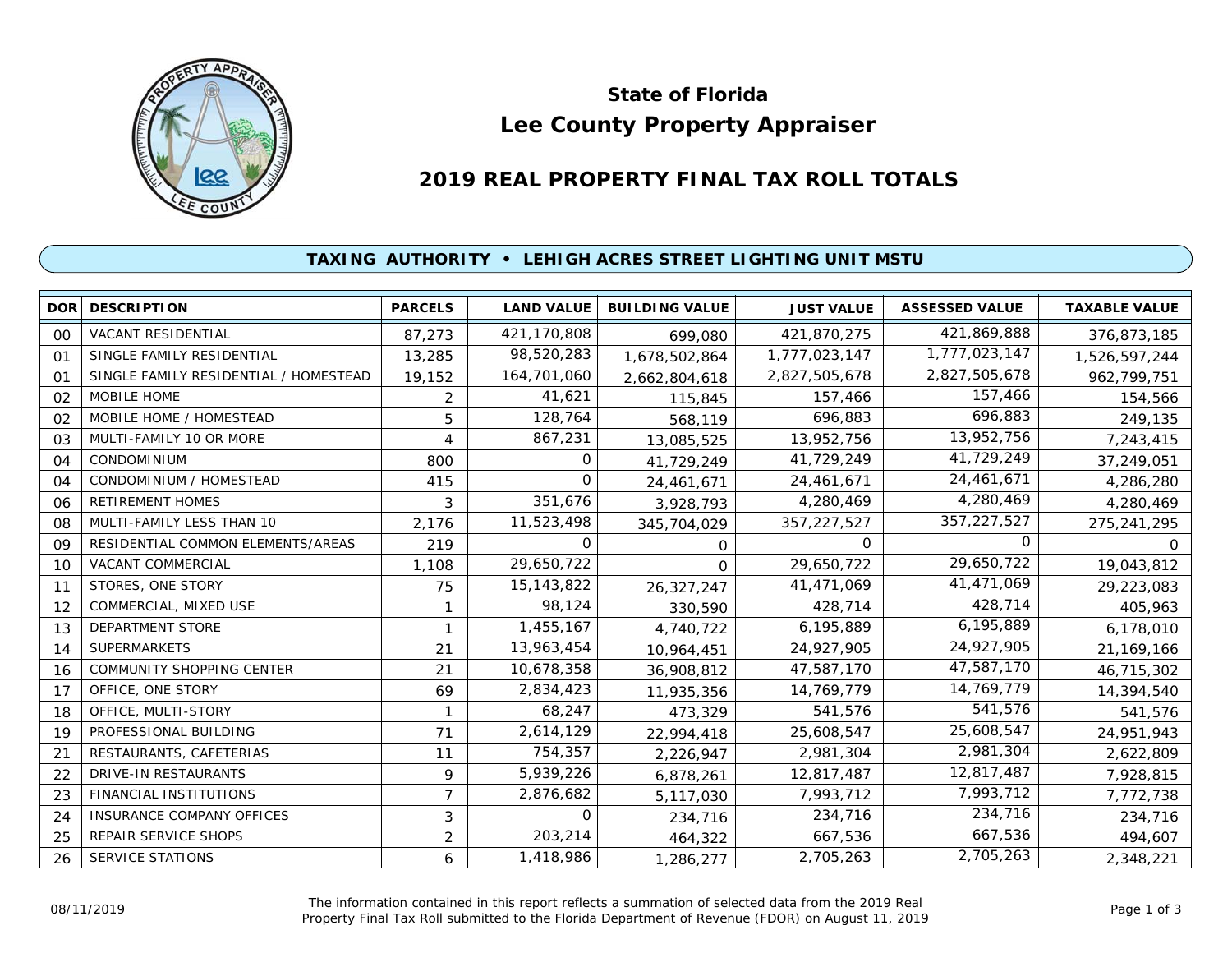### **TAXING AUTHORITY • LEHIGH ACRES STREET LIGHTING UNIT MSTU**

| DOR <b>I</b> | <b>DESCRIPTION</b>                    | <b>PARCELS</b> | <b>LAND VALUE</b> | <b>BUILDING VALUE</b> | <b>JUST VALUE</b> | <b>ASSESSED VALUE</b> | <b>TAXABLE VALUE</b> |
|--------------|---------------------------------------|----------------|-------------------|-----------------------|-------------------|-----------------------|----------------------|
| 27           | AUTO SALES, REPAIR, ETC               | 16             | 3, 157, 310       | 2,178,364             | 5,335,674         | 5,335,674             | 4,766,734            |
| 28           | PARKING LOTS, MH PARKS, ETC           | 5              | 343,410           | 21,748                | 365,158           | 365,158               | 342,318              |
| 32           | ENCLOSED THEATER/AUDITORIUM           | $\overline{2}$ | 169,600           | 261,938               | 431,538           | 431,538               | 431,538              |
| 33           | NIGHT CLUBS, LOUNGES, BARS            | $\mathbf{1}$   | $\Omega$          | 131,270               | 131,270           | 131,270               | 131,270              |
| 34           | BOWLING ALLEYS, RINKS, ARENAS         | 5              | 203,352           | 1,108,686             | 1,312,038         | 1,312,038             | 1,194,219            |
| 38           | GOLF COURSE, DRIVING RANGE            | 4              | 3,765,703         | 1,636,820             | 5,402,523         | 5,402,523             | 5,402,523            |
| 39           | HOTELS, MOTELS                        | $\overline{2}$ | 824,455           | 4,661,838             | 5,486,293         | 5,486,293             | 3,376,922            |
| 40           | <b>VACANT INDUSTRIAL</b>              | 26             | 3,582,458         | $\mathbf 0$           | 3,582,458         | 3,582,458             | 3,141,022            |
| 41           | LIGHT MANUFACTURING                   | 9              | 1,518,500         | 4,822,828             | 6,341,328         | 6,341,328             | 5,962,852            |
| 48           | WAREHOUSING, DISTRIBUTION TERMINALS   | 102            | 12, 185, 748      | 41,434,749            | 53,620,497        | 53,620,497            | 49,348,214           |
| 49           | <b>OPEN STORAGE</b>                   | $\overline{2}$ | 549,999           | 204,650               | 754,649           | 754,649               | 754,649              |
| 53           | CROPLAND CLASS III                    | 4              | 95,023            | 1,115,491             | 1,379,815         | 1,210,514             | 511,503              |
| 60           | <b>GRAZING LAND CLASS I</b>           | 13             | 262,109           | 1,516,186             | 2,642,681         | 1,778,295             | 1,018,842            |
| 61           | <b>GRAZING LAND CLASS II</b>          | 82             | 138,973           | 361,263               | 3,185,210         | 500,236               | 269,455              |
| 62           | <b>GRAZING LAND CLASS III</b>         | 1              | 5,735             | $\mathbf 0$           | 313,400           | 5,735                 | 5,735                |
| 64           | <b>GRAZING LAND CLASS V</b>           | 1              | 2,538             | $\Omega$              | 68,493            | 2,538                 | 2,538                |
| 67           | POULTRY, BEES, TROPICAL FISH, RABBITS | $\mathbf{1}$   | 32,486            | 299,100               | 393,000           | 331,586               | 106,103              |
| 68           | DAIRIES, FEED LOTS                    | 3              | 104,960           | 432,759               | 669,737           | 537,719               | 397,229              |
| 69           | ORNAMENTALS, MISCELLANEOUS AG         | 1              | 12,829            | 80,297                | 142,461           | 93,126                | 93,126               |
| 70           | VACANT INSTITUTIONAL                  | 199            | 2,362,507         | $\Omega$              | 2,362,507         | 2,362,507             | 0                    |
| 71           | CHURCHES, TEMPLES                     | 52             | 8,734,260         | 20,843,744            | 29,578,004        | 29,578,004            | 469,547              |
| 72           | PRIVATE SCHOOLS & COLLEGES            | $\mathbf{1}$   | 272,005           | 958,291               | 1,230,296         | 1,230,296             | 572,147              |
| 73           | PRIVATELY OWNED HOSPITALS             | $\overline{2}$ | 1,169,142         | 13,400,308            | 14,569,450        | 14,569,450            | 5,470,834            |
| 74           | HOMES FOR THE AGED                    | 5              | 1,751,035         | 20,364,882            | 22,115,917        | 22,115,917            | $\Omega$             |
| 75           | ORPHANAGES, NON-PROFIT SERVICE        | 18             | 1,941,406         | 11,645,373            | 13,586,779        | 13,586,779            | 2,423,465            |
| 77           | CLUBS, LODGES, UNION HALLS            | 6              | 488,799           | 1,664,769             | 2,153,568         | 2,153,568             | 182,554              |
| 80           | VACANT GOVERNMENTAL                   | 309            | 13,483,640        | 0                     | 13,483,640        | 13,483,640            | 1,399,981            |
| 82           | FOREST, PARKS, RECREATIONAL           | 15             | 75,750            | 0                     | 75,750            | 75,750                | $\mathbf{O}$         |
| 83           | PUBLIC COUNTY SCHOOLS                 | 15             | 13,762,407        | 198,973,879           | 212,736,286       | 212,736,286           | $\Omega$             |
| 86           | COUNTIES - OTHER                      | 17             | 5,266,978         | 11,691,955            | 16,958,933        | 16,958,933            | 161,494              |
| 88           | FEDERAL - OTHER                       | $\mathbf{1}$   | 545,966           | 3,550,964             | 4,096,930         | 4,096,930             | 0                    |
| 89           | MUNICIPAL - OTHER                     | 29             | 4,047,449         | 14,043,276            | 18,090,725        | 18,090,725            | $\Omega$             |
| 91           | <b>UTILITY</b>                        | 6              | 436,656           | 971,102               | 1,407,758         | 1,407,758             | 797,961              |
| 93           | SUBSURFACE RIGHTS                     | 473            | 293,160           | $\Omega$              | 293,160           | 293,160               | 293,160              |
| 94           | RIGHT-OF-WAY                          | 61             | 125,821           | 578                   | 126,399           | 126,399               | 71,262               |